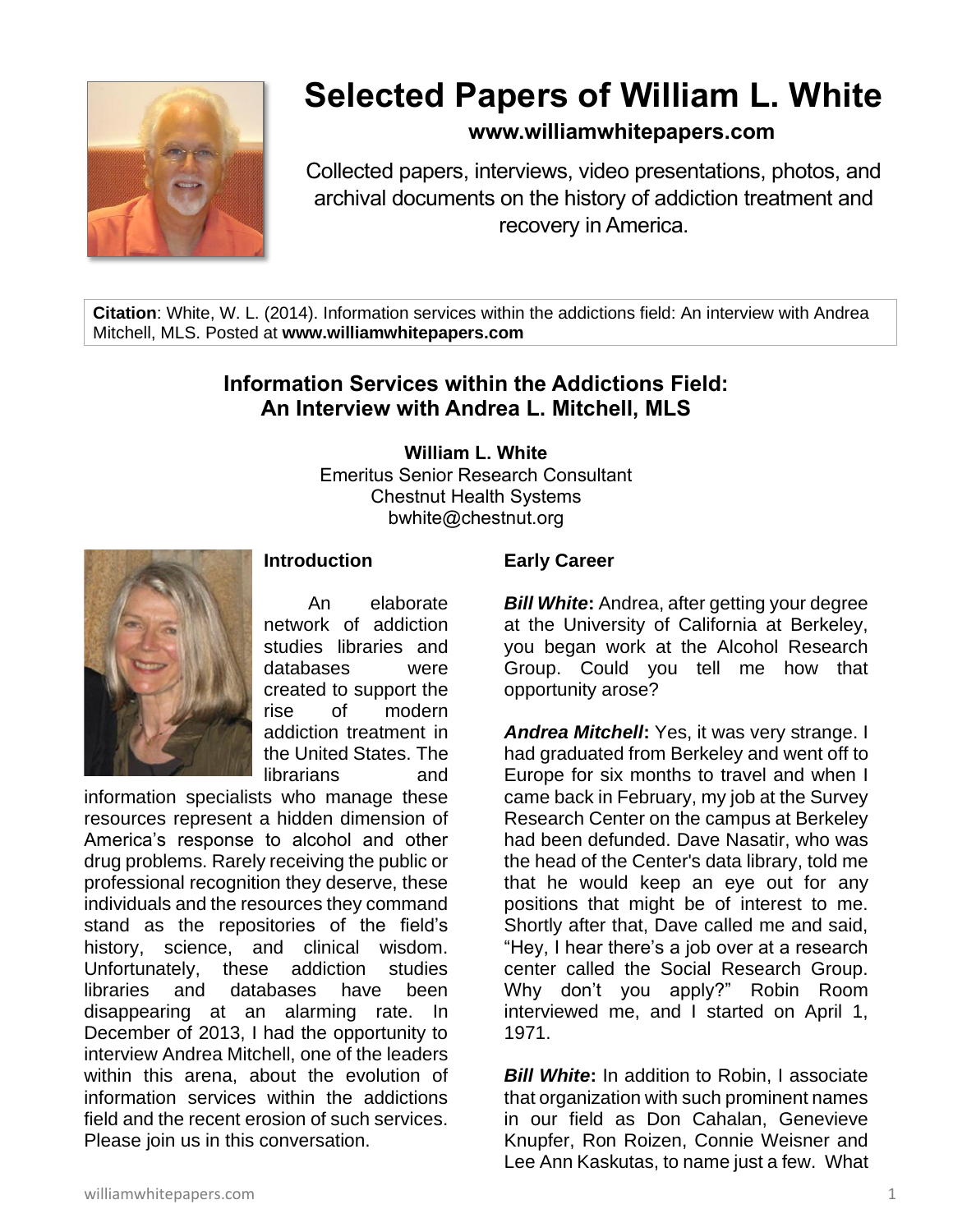was it like working with such a group of individuals?

*Andrea Mitchell***:** As far as the center was concerned, the years that were the most exciting for me were the '70s and the '80s. What became the Alcohol Research Group was first called the Social Research Group. Those were the years, as you mentioned, that Don Cahalan was the Director, and Robin Room, Ron Roizen, Kaye Fillmore, and Walt Clark were the scientists who were doing research. They worked well together in those days and there was camaraderie in the group. We also had pre-docs or pre-law people, folks like Harry Levine, Larry Wallack, and Jim Mosher. This was a very exciting time for the field theoretically, and the Social Research Group was way out there in left field. We were even referred to as "renegades" in Conrad and Schneider's *Medicalization of Deviance,* 1st edition, because we did not subscribe to the disease notion. That view made us very different in those days.

Those years for me were the most exciting and the most challenging. We ran a graduate seminar at the School of Public Health at UC Berkeley and Don Cahalan was bringing in people from all over the country to lecture. The focus of our seminars spanned history, theory, treatment, and policy. My primary role was as a research and administrative assistant for the course. For the treatment-focused quarter, I placed students in various job sites around the Bay Area.

When Don retired in '78, Robin Room became the Director, and there were many exciting things still happening. Some of the people that came in later as post-docs or visiting scholars, such as Craig Reinarman, Jessica Warner, and Paul Lemmens, were great to meet and work with, precisely because they were scholars and were always in the library.

*Bill White:* Could you describe a little more about your role and how it evolved over time?

*Andrea Mitchell***:** When I was originally hired in 1971, I had no intentions of being a librarian. I was hired as a Research Assistant. Don Cahalan, who was very fatherly towards me, wanted me to go to graduate school, but I did not want to go back to school right away. The Research Assistantship job was really exciting, and I did a lot of things that librarians do. I was sent to the library to create bibliographies on different topics that the group was researching, but I had no intention of being a librarian. What happened is that the person who had served as the librarian left at about the time I was hired so I found myself ordering the journal subscriptions and ordering books that were needed. Then it turned out that books and other articles we were collecting needed to be catalogued. With Robin's help, and looking at the cataloguing that had been done before me, I soon was engaging in that activity as a regular part of my job.

I had not had any training to do this stuff. So what happened is that one of the people hired to assist me was at the Library School at Berkeley. She said to me one day, "Andrea, you should go to Library School.

So I did and found that I loved it. It was all so relevant to what I had been doing at the Social Research Group. I worked full time with time off to go to class doing my homework at night, being at the library school lab until all hours with all the other students who were also working and going to school, and it just changed my life. I graduated two years later, and I felt like my life was soaring. I had this great job and was part of building this great library collection of alcohol and other drug materials.

#### **SALIS**

*Bill White:* Through the ensuing years, you began to develop a network of relationships with other librarians and information specialists—a network that was later formalized in the creation of Substance Abuse Librarians and Information Specialists (SALIS).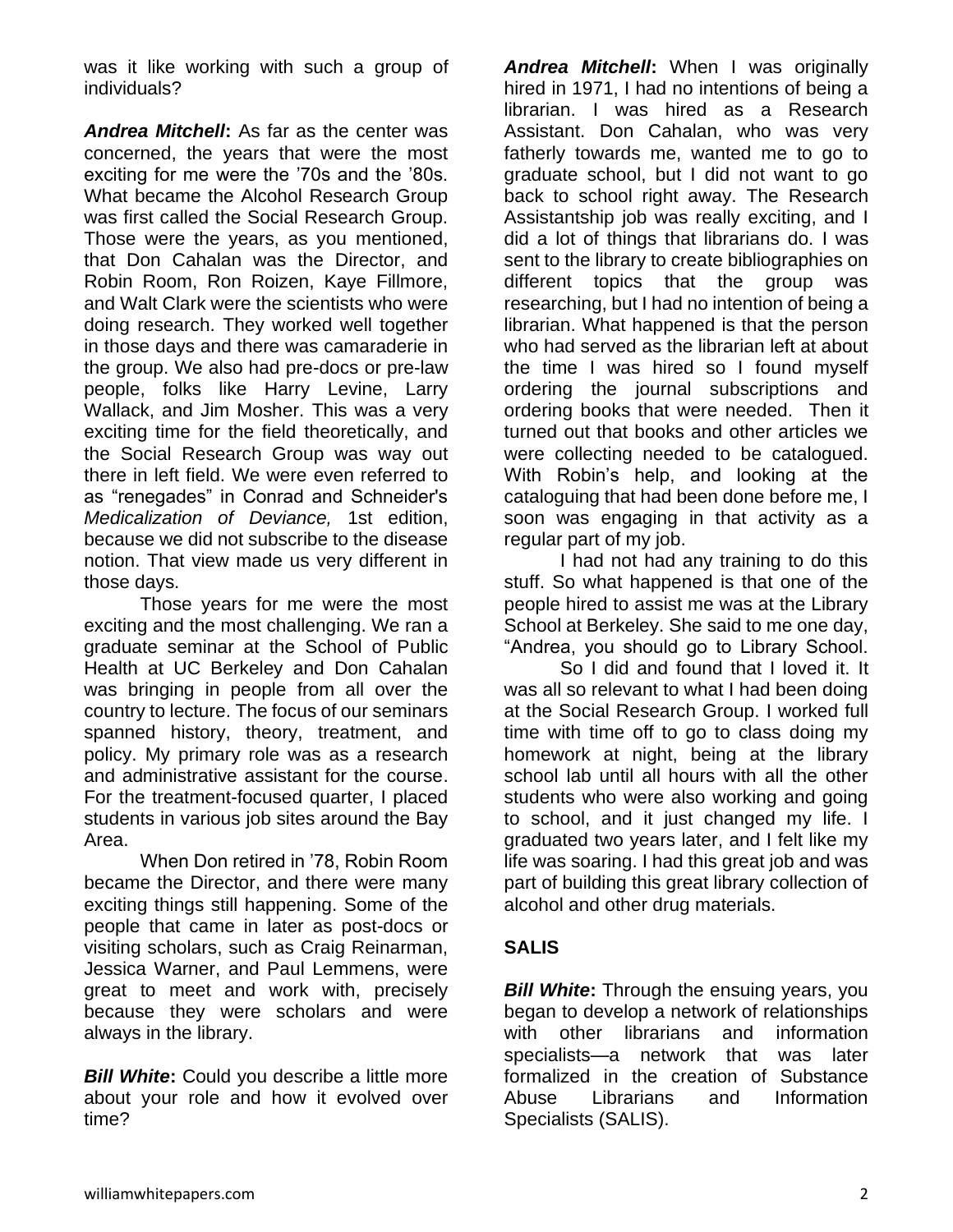*Andrea Mitchell***:** The woman who spearheaded the creation of SALIS was Jane Bemko. She was at Baylor at the Texas Mental Health Research Institute and part of the Career Teachers. She received funding from NIDA to bring together a group of librarians in the alcohol and drug problems field. I remember Robin Room coming back from a conference in South Carolina and telling me about this conference that was being planned for Houston, Texas, and that he wanted me to go. So in Houston, Texas, in '78, this group of approximately 25 librarians decided we should form a network and call ourselves, "Substance Abuse Librarians and Information Specialists." And that's how that started.

*Bill White***:** As you reflect back over the work of all of those people who were part of SALIS, how would you describe the role of the Information Specialists in supporting advancements in the field?

*Andrea Mitchell***:** Information specialists are sometimes in quite ambiguous roles. I worked at the Alcohol Research Group and in the library for seven years before I actually had the official document that allowed me to call myself, "Librarian," and there were others who worked in these institutes who did not have library degrees. But they definitely had the experience and the expertise, and that's why we called the organization "librarians and information specialists." George Marcel, who was the NCA information person for so long and who had such a deep knowledge of alcohol policy, is a good example. I think many of them had the expertise and the experience as the formerly trained librarians. This network really expanded when the Center for Substance Abuse Prevention set up RADAR. The RADAR (Regional Alcohol and Drug Abuse Resources) Centers were designated by CSAP to distribute the documents created by the SAMHSA, NIDA, and NIAAA agencies. There was one official RADAR center designated for most states in the US, and then there were Specialty Centers, which did not distribute documents, but were considered centers of excellence

*Bill White:* Do you think SALIS played an extremely important role in really professionalizing information services within the field?

*Andrea Mitchell***:** Yes, particularly through the early work of places like Rutgers and the Addiction Research Foundation. Those were the two big centers.

One of the first projects of SALIS was to create the directory of libraries and information services in the world. That was a labor of love on my part. The 5th and last edition published in 1991 contained information on almost 200 libraries and information centers in the world, and an additional listing of nearly 500 organizations concerned with AOD matters. Following that, SALIS advocated for a thesaurus to assist with cataloguing as well as online searching, and to make the NIAAA alcohol science database publicly accessible. We were successful in both of these endeavors.

## **Changing Technologies**

**Bill White:** What are your thoughts about the tremendous changes that have gone on in the science and technologies now available to information specialists?

*Andrea Mitchell***:** Penny Page, former librarian at Rutgers Center for Alcohol Studies, wrote an interesting piece for *SALIS News* on her retirement. She talked about how, when she first came to Rutgers, they were still using the print-based indexes and abstracting sources to do bibliographic searches. That resonated for me because in my early years at ARG, I used to go out to the UC Berkeley Libraries to do searches using the print indexes of Psychological Abstracts and Index Medicus. And then there were the library catalog cards, which in the early days before we had computers, had to be typed using a typewriter. If you had a source with three subjects, you had to type three subject cards. You also had to have author cards and a title card. God forbid if the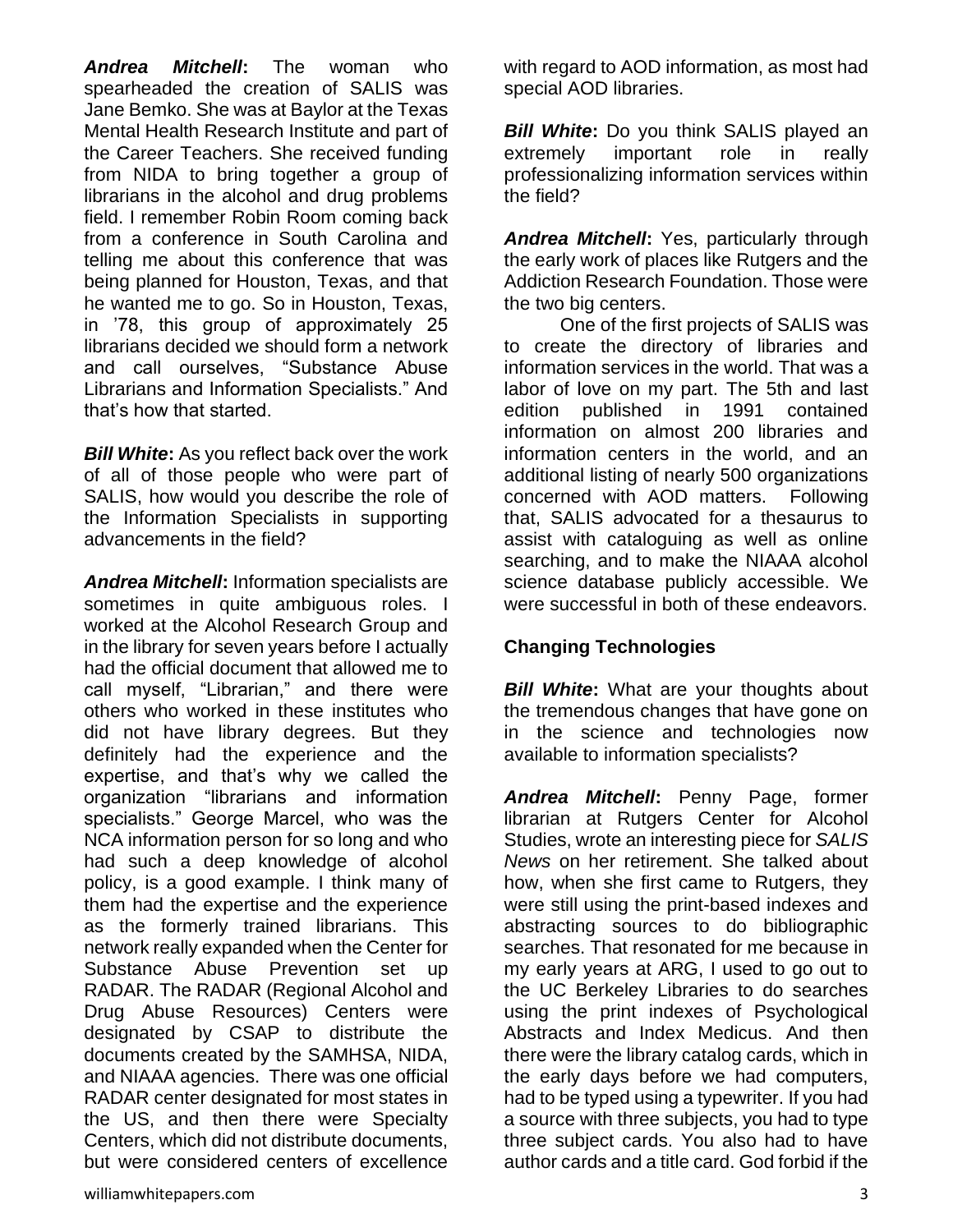material had more than one author, and then they all had to be filed. With computers, so much changed. When you made the record for a book or any item you were cataloguing, you only had to type it once; and there was no filing!!

I brought in the first real computer to the Alcohol Research Group in 1982. Before that, ARG used word processors. It was a big deal because it was actually capable of creating a network arrangement where we could link up to eight computers. But we didn't; we only had one. Networked computers would not come until many years later. But that made a tremendous difference in that the scientists could actually search the library catalog from their offices. And for the library, the new online searching meant that we could do bibliographic searches from our desks, using all of the many bibliographic databases available at UC Berkeley, and other catalogs in the US and elsewhere.

*Bill White***:** In the '70s and '80s, NIAAA and NIDA were key sources of information to policy people, scientists, and practitioners. How have you seen their role change over the years?

*Andrea Mitchell***:** They were much more interested in information then than they are now. NIDA and NIAAA once had fully functioning clearinghouses or libraries and their own in-house bibliographic databases. When you wanted to get a search done, you would phone the clearinghouse and request a search on such-and-such and they would say, "Okay, we'll send you the material." You would get a box in the mail with reams of printouts. That's how you got the searches from NIAAA. NIDA actually had several computer hubs where you could go and search their database.

*Bill White***:** It seems strange to me that, as much as the research at NIAAA and NIDA has expanded, the actual information dissemination functions have shrunk over the years.

*Andrea Mitchell***:** That's so true. Compared to earlier decades, NIAAA and NIDA are much less interested in information dissemination. The dismantling of the NIAAA ETOH (alcohol science) bibliographic database and the closure of the NIDA and NIAAA libraries are all indicators of that.

**Bill White:** For me, the closure of the information services through NIDA and NIAAA and the various clearinghouses feels like we're destroying the history of the field underneath our feet.

*Andrea Mitchell***:** I couldn't agree with you more. And from comments by historians such as Virginia Berridge, Nancy Campbell, and yourself, on the *Collective Amnesia* article in *Addiction*  [\(http://onlinelibrary.wiley.com/doi/10.1111/j.](http://onlinelibrary.wiley.com/doi/10.1111/j.1360-0443.2012.03813.x/pdf) [1360-0443.2012.03813.x/pdf\)](http://onlinelibrary.wiley.com/doi/10.1111/j.1360-0443.2012.03813.x/pdf)*,* it does seem to be the case. The ephemeral reports, newsletters, and other "gray literature" of the field are disappearing. The SALIS advocacy committee has been monitoring the closures and downsizing of libraries and information centers since 2004. I think people would be shocked to see the list of more than twentyfive library/information center closures. One can only wonder what has happened to all the materials, the books and documents, newsletters and journals from those libraries and clearinghouses.

*Bill White:* Do you see this depletion of the information resources as part of a larger erosion of infrastructure of the addiction treatment field?

*Andrea Mitchell***:** I do, and this is what's so sad, Bill. These libraries and information databases have supported many of the frontline people in the treatment arena, and these resources are just disappearing. This is why SALIS got involved with the Internet Archive to digitize books and documents, because they have the equipment and expertise. It's going to take time, but our goal is to digitize every book in the alcohol and other drug field. We're going to do it one way or another.

*Bill White***:** That's quite a vision.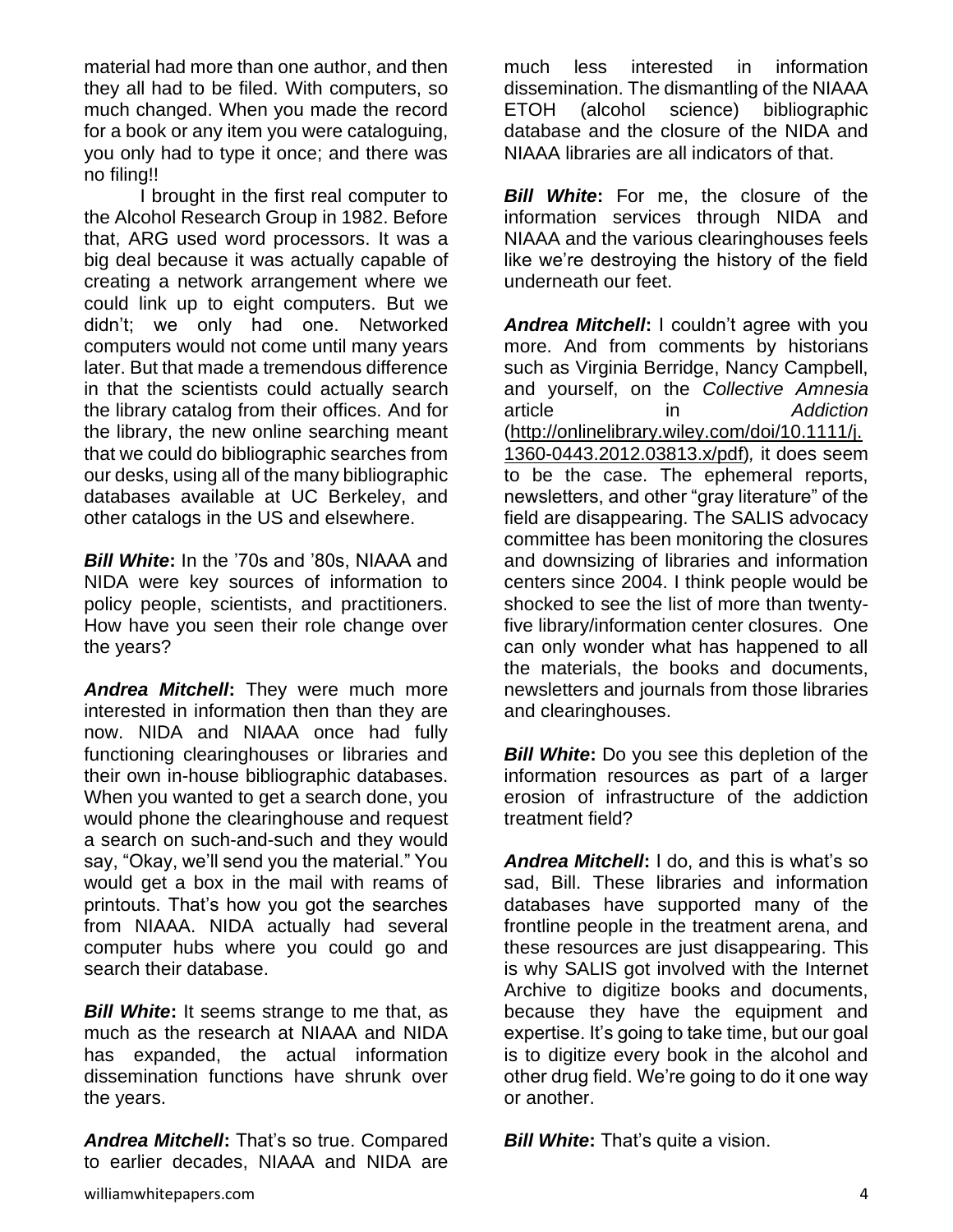*Andrea Mitchell***:** That's our goal. That's just a tiny subdivision of Brewster Kahle's vision, which is to have a webpage and digital copy of every book ever published. They are going to be a public library on the internet. You will be able to borrow the digitized copy for two weeks. If the Internet Archive owns the book, they can loan it in digital form. The argument is that this is fair use, although that point is still being debated.

*Bill White***:** Before we talked today, I thought this erosion of libraries and databases was kind of uniquely American, but it sounds like this is really an international trend that you're describing.

*Andrea Mitchell***:** Oh, absolutely! Look at what happened in Europe when the Drug Scope Library was shut down in 2008. That library was a goldmine, especially in terms of materials from the alternative presses.

*Bill White***:** What happens to all those materials when such libraries close?

*Andrea Mitchell***:** Well, similar to what happened with the Central States of Addiction library in Chicago, they get boxed up and put into storage or scattered to the winds. That's what has been happening. The Drug Scope Library, as I understand it, has been sent to a larger academic library, but is still "in storage." The Trimbos Library in the Netherlands is now closed to the public, including researchers who do not work in their institute. The Gruppo Abele in Italy has downsized so much it is but a shadow of its former activity. The Archer Tongue Library in Switzerland is closed. God knows what happened to those materials. In France, they had five information centers that have all been collapsed into the OFDT in Paris. I'm sure that much of the materials from those centers were lost. Recently, the largest AOD library in Australia was closed, and others may be on the chopping block. This loss of information infrastructure of the addictions field is a worldwide trend.

#### **Addiction Journals**

*Bill White***:** You've served on a number of advisory boards of addiction journals. What kind of trends do you see in terms of the field's scientific and trade journals?

*Andrea Mitchell***:** Well, we have seen a growth in the number of alcohol and drug specialty journals and the recent trend toward more open access journals. I've been attending the ISAJE meetings (International Society of Addiction Journal Editors). At the recent meeting I attended in Spain, there were presentations on three new journals. There's no dearth of journals in the field, and many of those journals have evolved from quarterlies or bi-monthlies to monthly journals. Also, the consolidation of the journals under the three major publishers, Wiley, Elsevier, and Taylor & Francis (Informa), has been one of the reasons that the costs have escalated so much.

The costs for some of these journals are in the multiple thousands. It is not sustainable because libraries do not have the monies. And with the special libraries closing, many of these subscriptions would be cancelled.

*Bill White:* Related to that is the cost of what it takes for an individual person seeking information to go online and purchase a single article, which has also gotten astronomical.

*Andrea Mitchell***:** Exactly. It is outrageous. What is going on here? It is economically prohibitive to obtain access to the information in many of these journals if you do not have connections to a university library.

#### **Information Sources for Addiction Counselors**

*Bill White***:** The demands for addiction counselors to have current and credible information has never been greater in the history of the field, and I'm wondering if there are any tips you have about how frontline counselors can navigate access to such information?